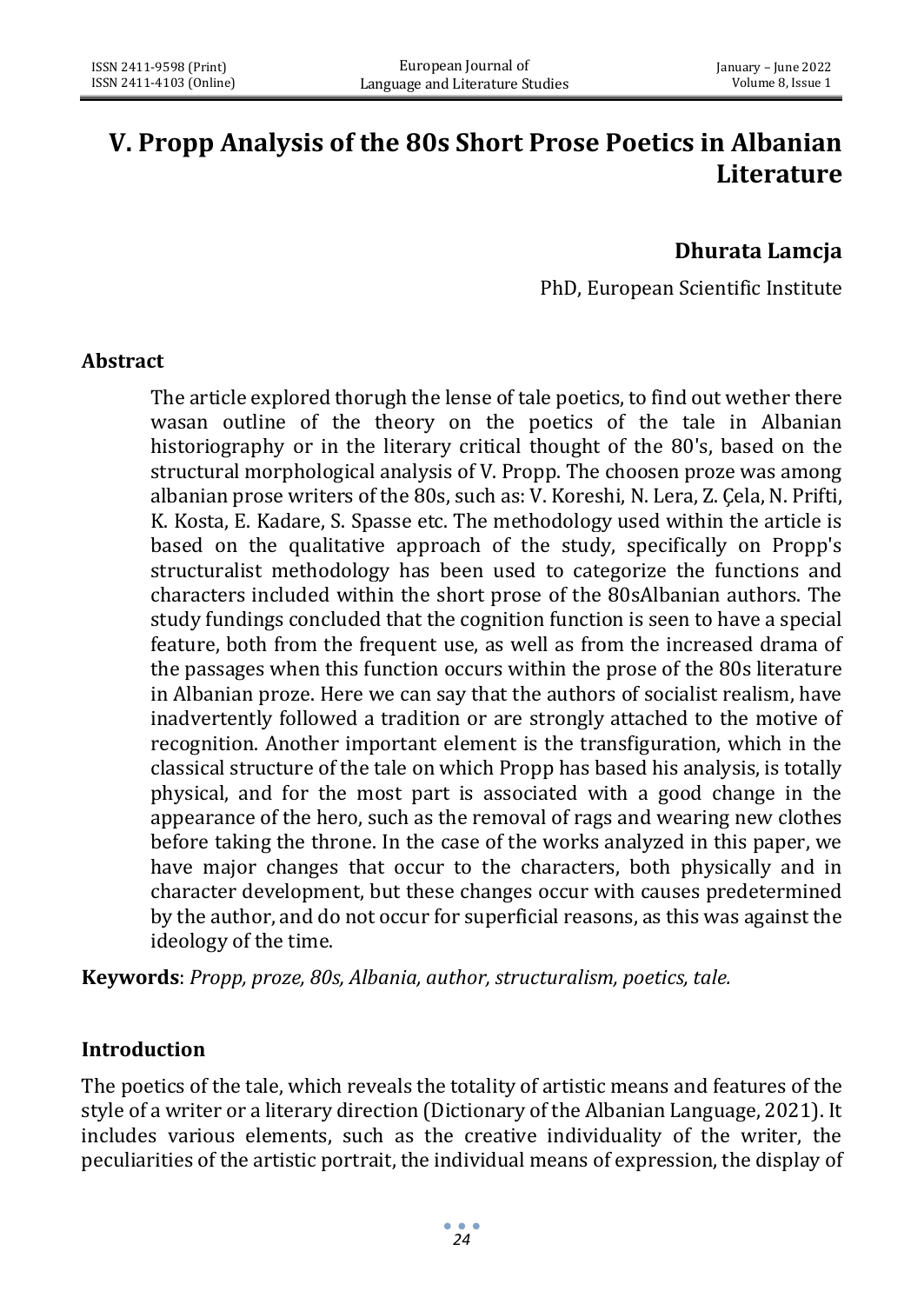the wonderful, magic, mysticism, myth, mystery, narrative style, treatments of social problems and phenomena of life, characters, popular psychology and wisdom, the dynamics of the development of the tale, its fable, etc. In the current article, the main aim is to analyse elements of the poetics of the tale will be studied in relation to the short prose of the 80's, through the optics of the structural morphology analysis of V. Propp. Prose is the conversion of a certain poem into a text using more or less the same literary figures. It is a simple creation. It has a freely defined structure, so it lacks the formal metric structure of the verse found in traditional poetry. It includes complete grammatical sentences and, consequently, paragraphs. Prose is widely suited to spoken dialogue, factual discourse, and actual and imaginary writing. Short prose is characterized by the breadth of an imaginative form of characters (as in dreams), the monopolizing monologue, and a shrinking dialogue (Dabishevci, 2020). The article will focus on revealing the poetics of the tale, elaborating on the research question: *Is there an outline of the theory on the poetics of the tale in Albanian historiography or in the literary critical thought of the 80's, based on the structural morphological analysis of V. Propp?* The identification of these elements in the Albanian historiography of the 80's will serve to build a hierarchy of literary values in this perspective. In this period, we include prose writers, such as: V. Koreshi, N. Lera, Z. Çela, N. Prifti, K. Kosta, E. Kadare, S. Spasse etc, and their short prose novels.

## **Literature Review: The Influence of Communism on 80s Prose in Albanian Literature**

It is inalienable that social, political and economic changes deeply affect the psychosis of a society, without question they are convincingly reflected in the artistic work of the authors of the works. The process of formation of socialist realism in literary creativity goes hand in hand with the crystallization of social consciousness "down", within the psychology of the masses and "up", with the strengthening of the ideological party institutes of the state. Endless discourses between artist circles in this plan, so competent is the new artistic unity as the "soc-realist method" that gained the status of state doctrine (Egypt, 2015).

During this period, literary production was forced to conform to the rules of the official method of socialist realism, which led, for the most part, to a literature deeply rooted in ideology, without true values (Gjika, n / a). Socialist realism in Albanian literature, in essence, took the form of a dynamic canonism (Even-Zohar, 1990). This was a method that was not imposed through texts, but prevailed as an external model of literary rules and norms, which served as the basis for literary productions.

Socialist realism was a creative method of literature and the arts, applied first in the former Soviet Union and then more intensively throughout the former communist countries during the twentieth century. In 1936, the Soviet government took measures to implement the indisputably total soc-realist method of all the arts in the USSR. Socialist realism became the dominant term in the science of Soviet literature and art sciences from the 1930s to mark the "fundamental approach" which "requires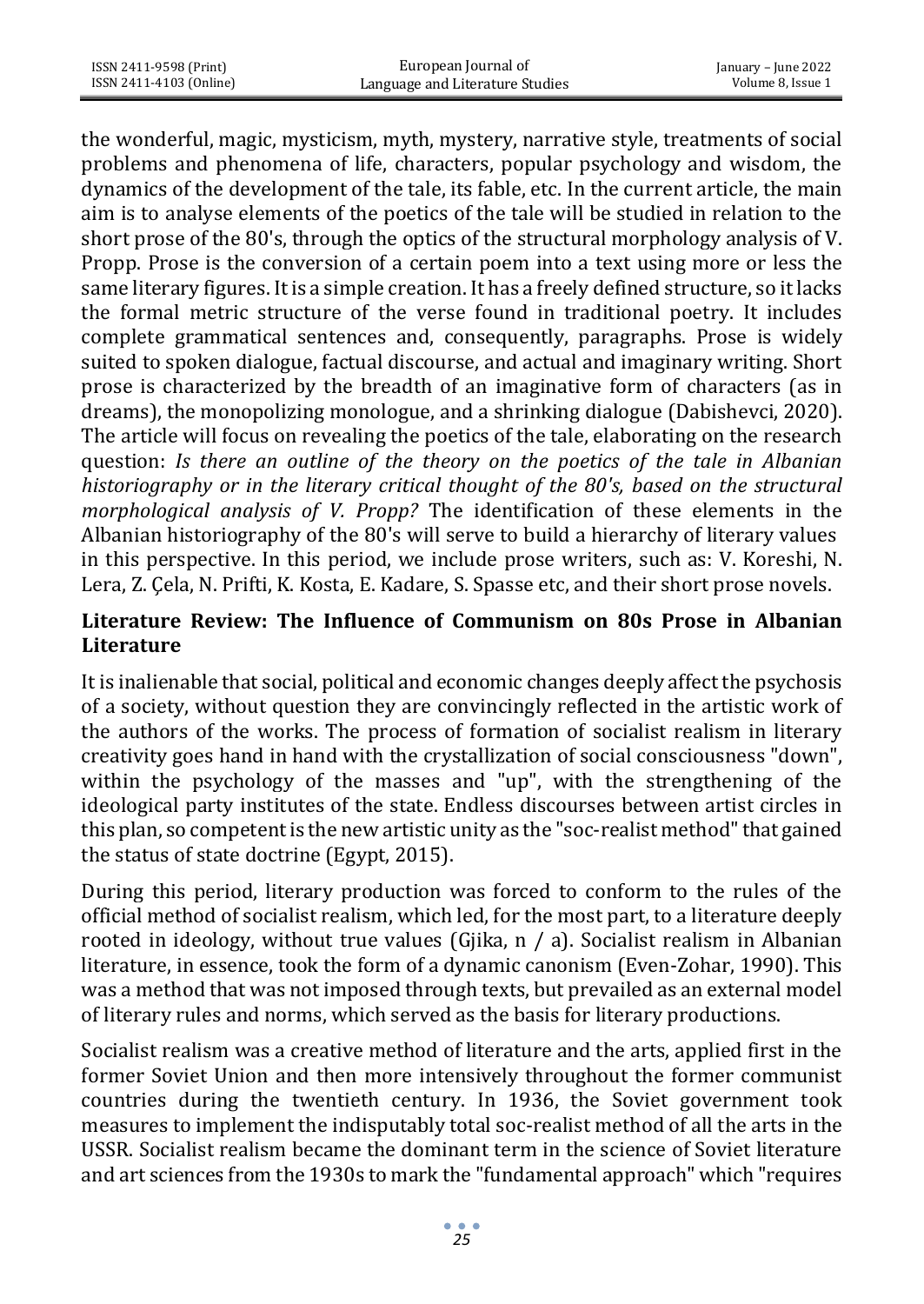the artist to present the concrete historical historical truth of reality in his revolutionary development", so literature had to was created with the task of educating workers in the spirit of socialism (Even-Zohar, 1990).

The notion of aesthetic "realism" had to do with the definition of "socialist", brought about the practice of subjugating literature and the arts to ideology. The demands for the use of the techniques of socialist realism actually became an obstacle, an anxiety to stop the creativity that for years was avoided against the spiritual life of the people, so that the writers created in their majority mediocre works of conformists who blew trumpets, which served propagandistic tendencies.

#### **Methodology**

The article is based on the qualitative approach of the study. The literature review on the chosen topic is a methodology used in order to collect data from studies as well as the works of Albanian and foreign authors to better understand the elements of the poetics of the tale in the short prose of the 80's. Moreover, Propp's structuralist methodology has been used to categorize the functions and characters included within the short prose of Albanian authors of the 80's, assessing whether there is an outline of the theory on the poetics of the fairy tale in Albanian historiography (Dundes, 1964). There is usually an initial situation, after which the tale usually assumes 31 other functions, implying the action of the character from the point of view of its meaning for the course of action. Thus, similar actions can have different meanings and vice versa. The article uses 31 Propp functions which are: abstinence, influence, prohibition violation, detection, surrender, deception, cooperation, satanism or absence, mediation, initiation interaction, initiation, first donor function, hero reaction, reception of a magical agent, leadership, war, branding, profit, liquidation, return, pursuit, rescue, unknown arrival, grounded claims, difficult task, solution, recognition, exposure, transfiguration, punishment, and weddings. Not all fairy tales provide evidence for all functions (Propp, 1968).

Characters are categorized into Satan, sender, helper, princess or prize, giver, hero and fake hero. These roles can sometimes be distributed among different characters or a character can be involved in actions by playing more than one role in the play (Propp, 1968). Propp's method is the "syntagmatic" way of estimating, where the structure of folklore is divided and described in the chronological order of the linear events included in it. Diachronic analysis, equivalent to syntagmatic analysis conveys the feeling of traversing the low levels of a story. The criticism regarding this approach lies in the fact that it concerns only the structure of the text, isolating it from its social and cultural context. Structural analysis can be successfully applied to folklore, or to traditional stories within a community that have co-existed as a source of entertainment and social narrative functions, which are best unfolded in the literature of different countries. Propp opened wide perspectives for the analysis of folk history and narrative art in general, significantly advanced typological-structural investigations conducted in the West (Propp, 1968).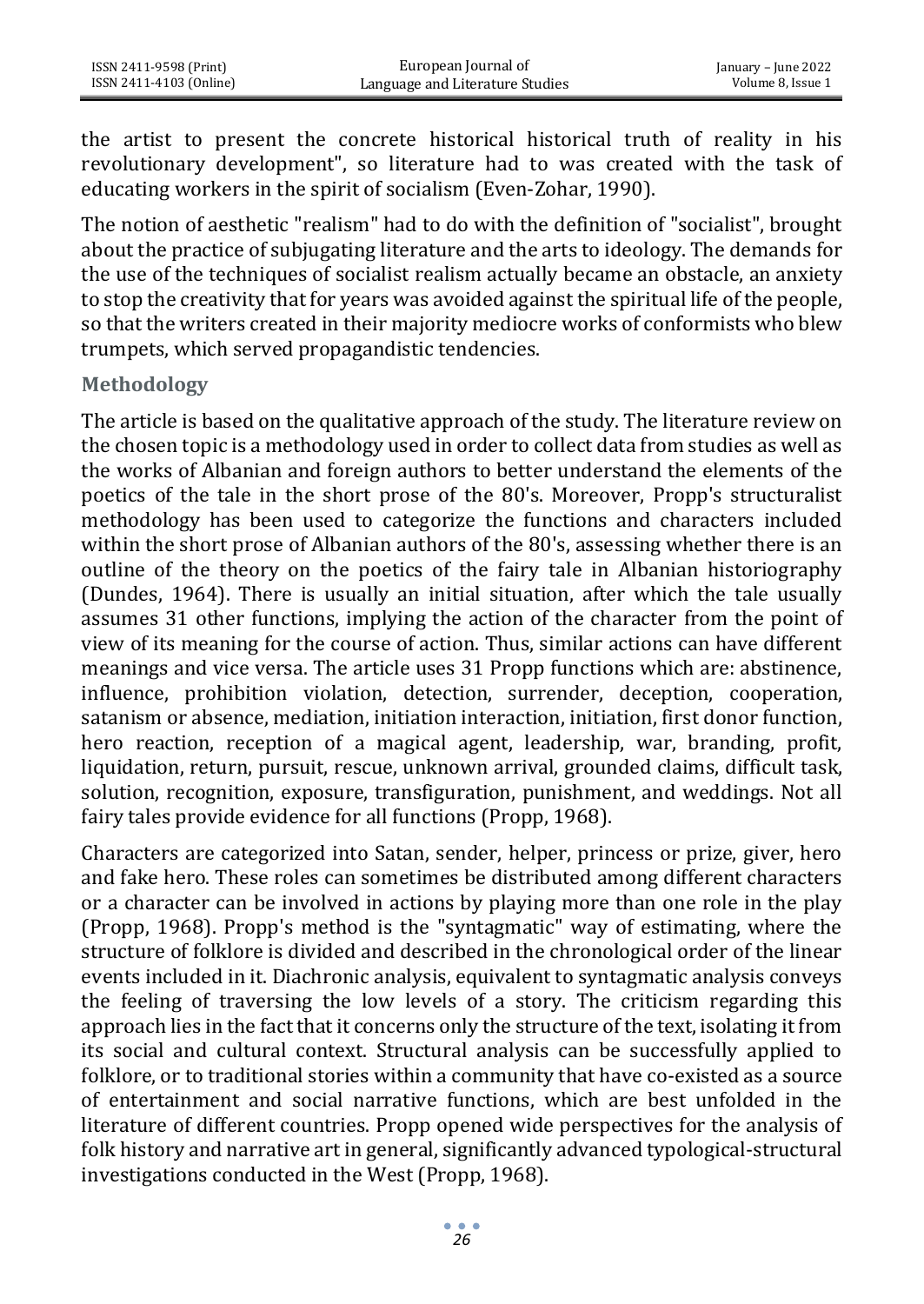### **Discussion**

Exactly in the 80's the prose of Albanian writers underwent changes as a result of socialist realism in literary creativity. The latter adapts to the ideology, the external system of literary rules and norms. The demands for the use of the techniques of socialist realism actually became an obstacle, an anxiety to stop the creativity that for years was avoided against the spiritual life of the people, so the writers created in most of them mediocre works of conformists, which served propaganda tendencies. Among the basic principles on which socialist realism was based were proletarian partisanship, the progressive spirit, the social and class appreciation of reality, events and people; national character and popular spirit; socialist content, national spirit, positive hero and revolutionary optimism. In the late 80's in our country, realism became a literary and historical term. He promoted schematism, political adaptation, solidarity with the ruling ideology and propaganda of the time. The critical, theoretical and aesthetic thought of that time, as well as limited the line of Albanian novels based on the principle of ideas, characters, conflicts, forms the composition, narrative flow, stylistic and linguistic characteristics, in detail, comprehensive to socrealistic methods. The Albanian author learned to be a social activist, a fighter, prisoner, liberator, or censor, or censored, persecutor and persecuted, anti-fascist, anti-communist, cynical, aggressive, peaceful, indifferent, dissatisfied. Sometimes writers were heroes, somewhat justified for what they did, because the dictatorship did not leave many choices, but the worst was the silence or rejection of the artistic creation of Albanian writers. The novel of Albanian literature of these years left the empty space so long for the desired reader in a subconscious world of a writer who really discovers what a reader needs. In addition to the literature published in Albania, there was also the literature of prisons and the literature of drawers; creators who, due to political persecution, were deprived of publication, but who had continued to write and publish their books in prose, poetry, dramaturgy, memoirs, etc. In addition to the works of the drawers, it is worth mentioning the censored or banned works, which despite the coercive measures, did not remain completely faithful to the socialist realization, so they did not remain hostage to dogma and therefore were banned and censored. It is worth mentioning the main metaphors of totalitarian discourse, which were the metaphor of the siege of the Albanian people in the face of the external and internal enemy, the image of the enemy presented with a negative emotional charge, the positive hero as a representative of a healthy Albanian socialist society, the construction of the cult of the leader as far-sighted and eternal and the sick figure of the micro-bourgeois intellectual.

The conduct of Propp analysis in this study is not related to the use of a benchmark for the quality of literature and literary works in the 80's, but comes as a missing innovation in terms of analysis and empirical approaches to literature when it comes to literature, and mainly for the literature of this historical period. If we refer to Propp's structuralist analysis of the works of Albanian short prose writers in the 80's, we can say that there is a partial outline of the theory on the poetics of the fairy tale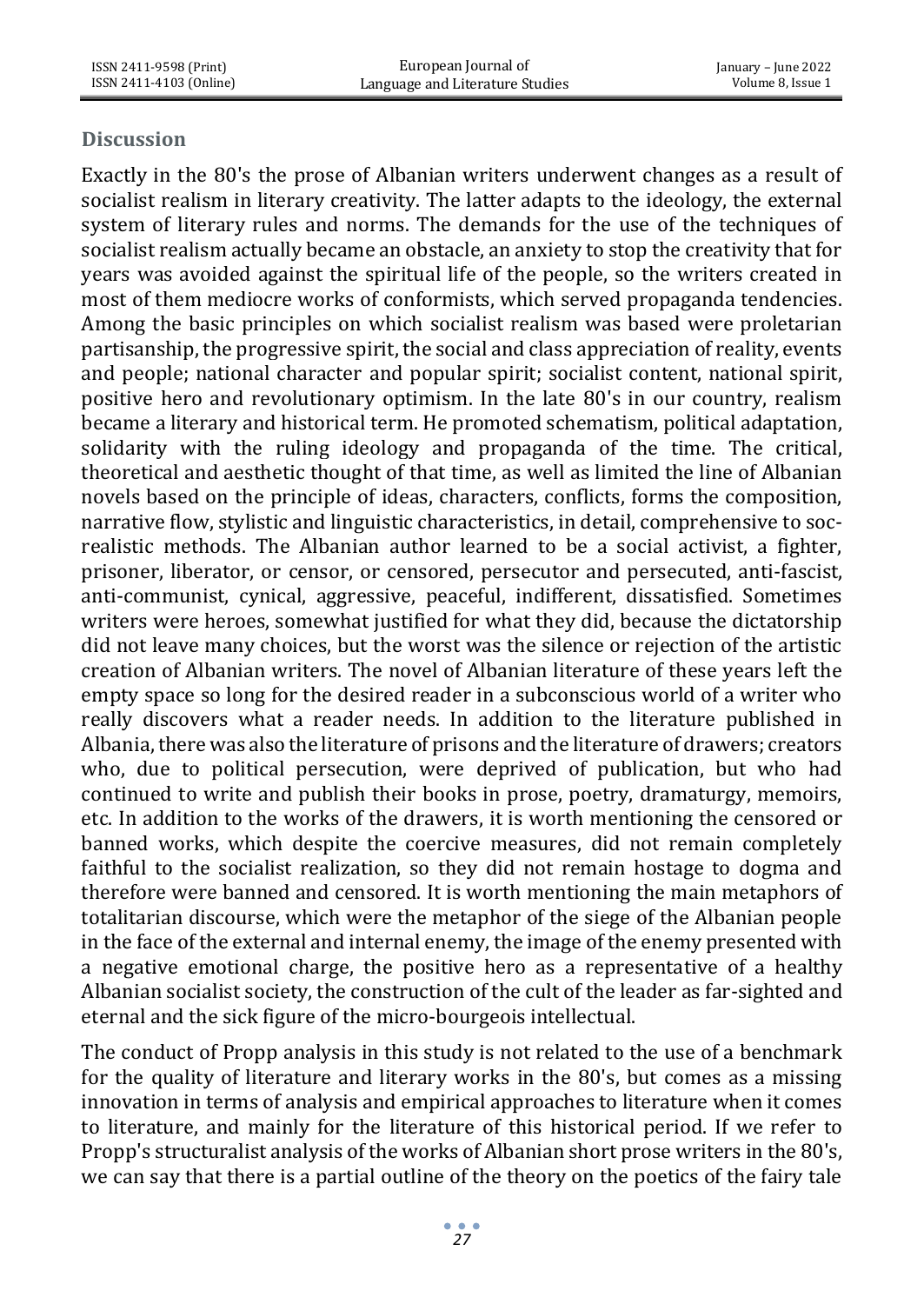in Albanian historiography and literary critical thought. Propp in fact individualizes the structure of a very specific literary genre, that of Russian magic fairy tales, a genre rich in formulas which are repeated identically, through the structural analysis of a limited and organic fairy tale body: thus with full consciousness, no will be counted in any genre or narrative, but as a structure of a certain historically defined genre. Propp's morphology focuses on constant elements rather than variable details that characterize the creative contribution of individual narrators. Perhaps the most common criticism, one that can be raised against structuralism in general, is that an emphasis on basic structure can lead to a devaluation of the materials being studied and the specific people and cultures that create these materials.

However, in a large number of cases it is not easy to apply Propp's scheme in the literature of socialist realism, due to the influence of factors inside and outside the work, such as the difficulties of the characters in the time of communism, which do not allow the end of the characters to be happy, just as it happens in fairy tales and other works according to Propp. On the contrary, they could end up in death, because the system itself killed their dreams and happiness, as was the case of Linda B. in Kadare's "Obstructed". It is noticed that the heroes are the common people and that the devils are persons in power, who create innumerable difficulties for the heroes.

On the other hand, the difficulty of incorporating Propp analysis is related to the developmental stage of literature itself, beyond the influence of communism on ideological elements, the literature of socialist realism itself had entered a somewhat modernist, at least compared to pre-war literature Second in Albania, and not taking into account the foreign literature which was considered decadent. This literature does not have a canonical structure, like that of the classical tale presented by Propp, where the structure stops at most of the list of analysis functions. However, the literary period itself, mixed with the ideology and artistic-political constraints of the time, causes a large part of the functions of analysis to be missing, or to appear indirectly, by means of parallels, which were obligatory for the authors at a time when it was impossible to express their direct opinion.

However, in different authors is seen a greater mastery in working the structure beyond the content, where we can certainly single out Kadare. Among the most common elements found and during the analysis of various works and authors, we can notice the absenteeism or the escape and absence of someone, evil or cunning which often came in the form of the invading enemy, the element of initial interaction, which unites the hero or characters of the work with the antagonist or representative of evil, while raising the moral values and not only of the other party. Also, among other functions we can include the function of branding or marking, ie leaving the mark on the hero or antagonist, the function of victory, unknown arrival, difficult task, recognition and transfiguration. In some of the works, among which we can mention the clear example of "Ballad of Kurbin" by Vath Koreshi, the hero's sign comes as a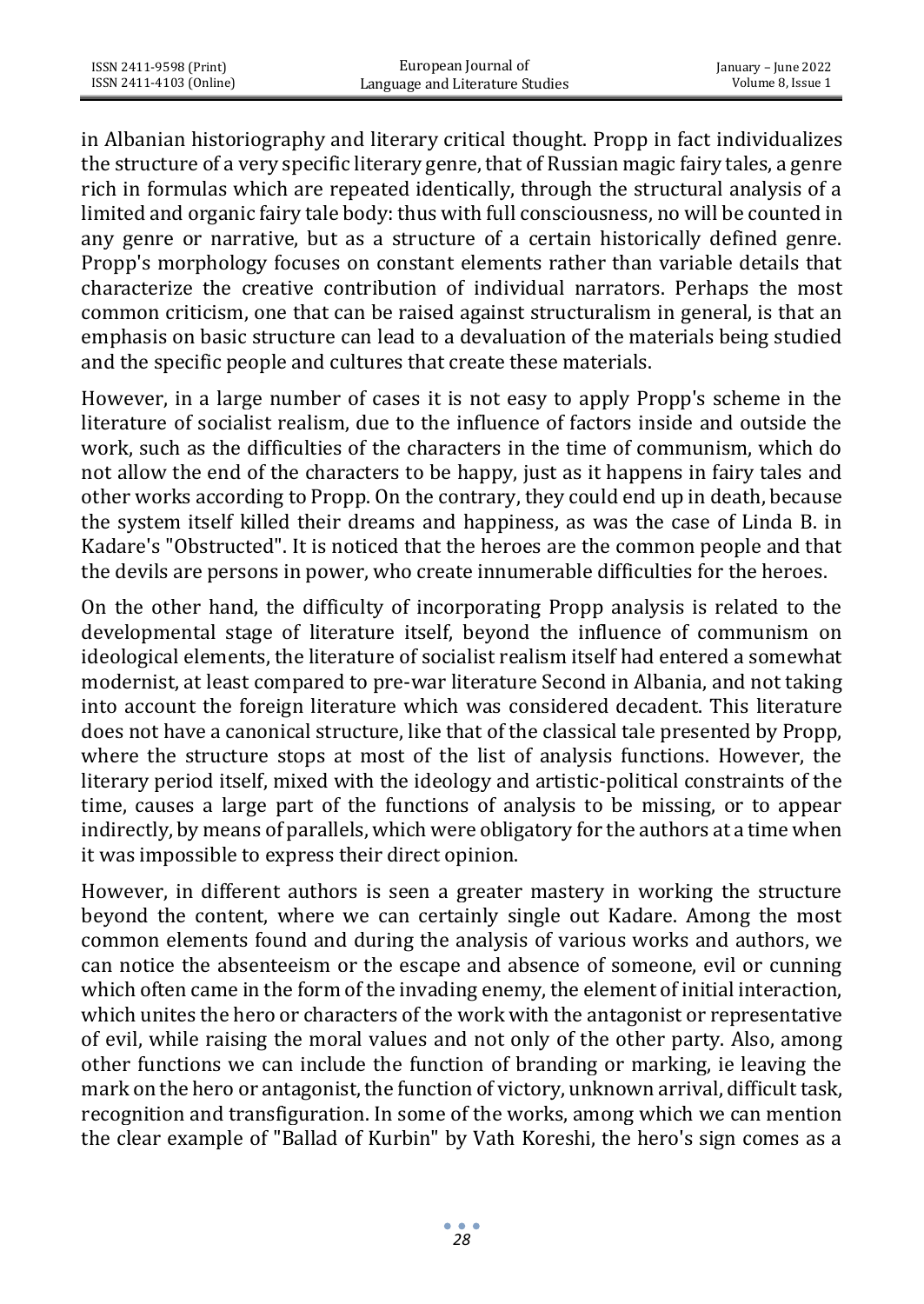reminder of his bravery and sacrifice, but nevertheless makes him find no later happiness in life.

On the other hand, the function of victory is seen that in works of heroic character is emphasized more, showing that the Albanian people always win against the enemy, even in very difficult situations, while on the other hand, in works of more personal character, internal victory or and small individual victories of the characters are not given much importance. The function of the difficult task often takes the form of a heroism and self-sacrifice of varying magnitude depending on the character and the type of work, to suit the morals and needs of his country.

The cognition function is seen to have a special feature, both from the frequent use, as well as from the increased drama of the passages when this function occurs. Here we can say that the authors of socialist realism, have inadvertently followed a tradition or are strongly attached to the motive of recognition.

Another important element is the transfiguration, which in the classical structure of the tale on which Propp has based his analysis, is totally physical, and for the most part is associated with a good change in the appearance of the hero, such as the removal of rags and wearing new clothes before taking the throne. In the case of the works analyzed in this paper, we have major changes that occur to the characters, both physically and in character development, but these changes occur with causes predetermined by the author, and do not occur for superficial reasons, as this was against the ideology of the time.

Although the Propp scheme can be used to give a linear view of events, synchronous analysis would be more desirable than Propp diachronic analysis, to provide a greater sense of unity among the components of a story. In this way, the elements of the plot can be extracted from their existing order and regrouped according to different analytical schemes. One such reason has to do with the fact that it is not easy to grasp the profound meaning of events through Propp's diachronic analysis of communist literature in conditions where authors had to defend themselves against power and at the same time express their indignation at it.

Based on this analysis, a number of functions are missing in the Albanian works of the 80's, including mediation, the hero's reaction, the magic element and salvation. Mediation is a missing function mainly for ideological reasons, considering that the pride of the heroes does not allow them to mediate with the enemy, as in the case of the priest and the villagers with the foreign commander of Zija Çela's "Twilight Bells", bringing thus just one of many examples.

Based on all these findings, we can not analyze and draw conclusions about the quality of a work, and moreover an entire literature, only that it is not in full structural compliance with a certain analytical model. However, taking into account the great compatibility of Propp analysis and its constituent functions with the oldest Albanian literature, from the popular myths and legends, to the literary stage when socialist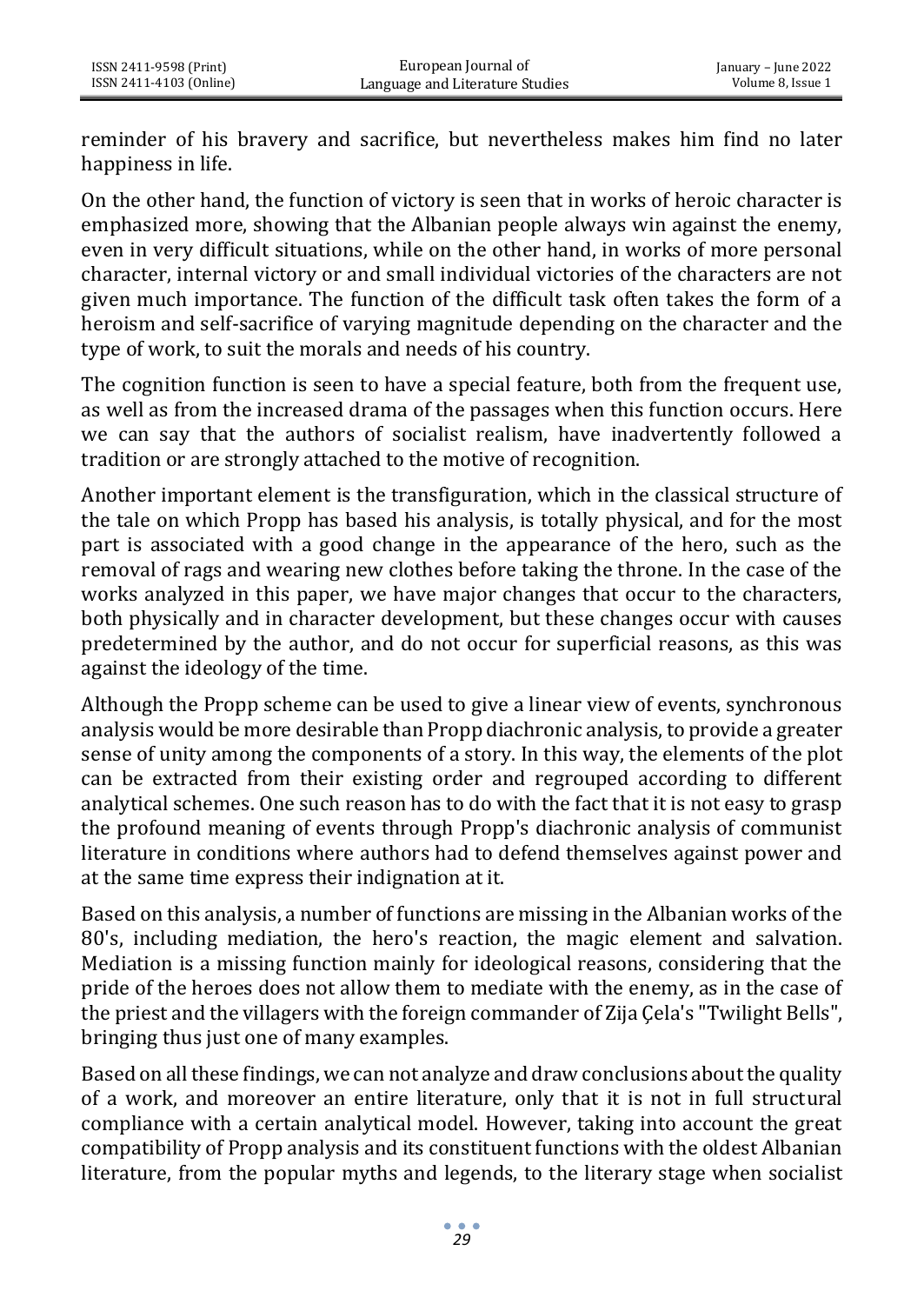ISSN 2411-9598 (Print) ISSN 2411-4103 (Online)

realism appeared, linking both variables together, we can we conclude that the influence of the ideology of the time was not only seen in the content of the works, supporting certain narratives and censoring others, but was also seen in the structure of the works, leaving a large part of them empty, without a intended to go and touch the reader in any way, albeit within politically permitted limits.

Many scholars consider the tale a reflection of social utopia and the developmental and structural continuity of the myth, and therefore the tale, beyond its aesthetic and ethical functions, also contains reflections of social and cultural, moral, and aesthetic paradigms. The tale with its very specific discourse, has a highly symbolic structure which takes on meaning only within the internal semantic context of the tale, having within it an essential truth, which has no sense outside the tale directly, mor makes sense if we see it as a parallelism or analogy in real life.

The intertextual interplay of fabulous structures, when it comes to Kadare's works, is investigable in his prose, sometimes even quite cultivated towards and intricate and difficult to locate precisely as oral hypertext in relation to the element of the authorial imagination that follows a is always supplemented by an oral model or becomes part of it. In some prose, signs of trasmotiv were found.

Considering one of the research questions of this paper, on the existence of an outline of the theory on the poetics of the tale in Albanian historiography or in literary critical thought, we can say that this outline appears weak if we consider the universe of Albanian literature as belongs to the time period analyzed in this study. Poetics is identified in theoretical and critical terms. Artistic prose does not function in the same way as other non-artistic verbal structures. The very need for a special portico for artistic prose makes us think of it as a separate genre, with its own features, problems and opportunities, different from others. In attempts to define poetics the tendency to distinguish it as indicative of the science and art of poetry at the same time has been observed. So poetics is presented to us as a functional analysis of literary development. It is important, however, that poetics be seen not only as the individual talent of the author, but also as a microstructure, as a socio-historical context.

The literature of the communist period in Albania, with a special focus on the literature of the 80's, develops between the two extremes in terms of taking motives and structural elements from fairy tales or similar literary categories. On the one hand, most of the authors did not have such an inspiration or basis and wrote works completely original and in accordance with the literary principles of socialist realism, which is evidenced by the profound lack of functions of the Propp model, however, are the same authors whose works are often analyzed as works of a certain historiographical significance, but not necessarily literary, as they are often seen to have the sole purpose of conveying an ideological message to the reader. The literature of socialist realism, extending in a not short period, remains completely uninterpreted: not in the causes and context of flourishing, but in its internal legitimacy, in the determination of values and anti-values, in the distortion of the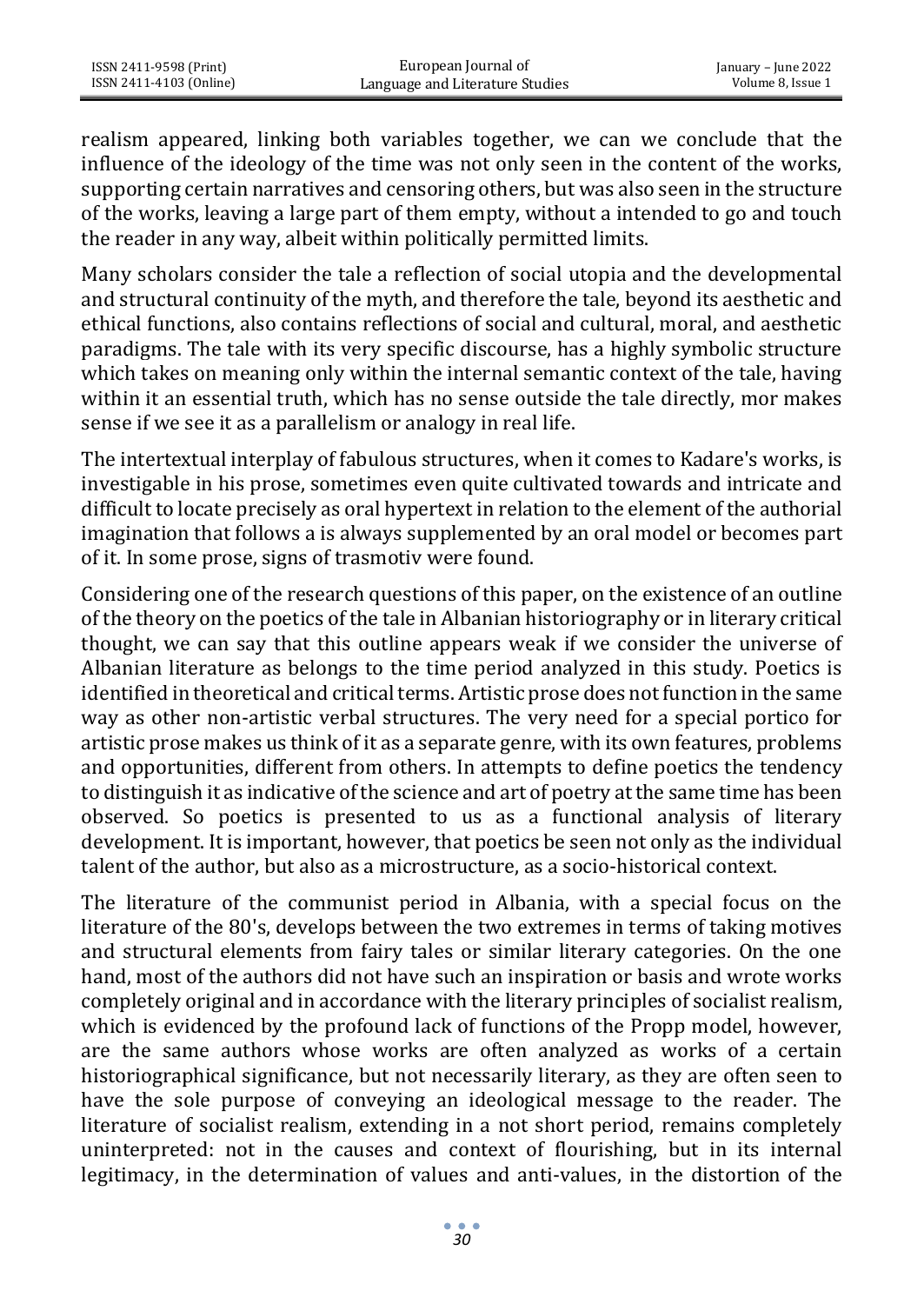relation of the principles of poetics internal and extra-literary imposing factors, etc. Outside the complexes related to the political period of communism, today's studies should be directed to this period, as a scientific necessity, to complete the structure of the history of the development of literature in Albania. Modernity is a new interpretation of the secret spirit of the world, it is the search for a new referent for the world that discovers it by marking it. The intertexts of history and function are evident in the works taken in the socialist analysis of the 1980s. So the text to access it more from the lens of its connection to history. with the signs of ideological and political worlds, eccentric and parodic, as well as with the force humanism, cultural discourse and postmodernism.

## **Conclusions**

The article explored thorugh the lense of tale poetics, to find out wether *there wasan outline of the theory on the poetics of the tale in Albanian historiography or in the literary critical thought of the 80's, based on the structural morphological analysis of V. Propp.* The choosen proze was among albanian prose writers of the 80s, such as: V. Koreshi, N. Lera, Z. Çela, N. Prifti, K. Kosta, E. Kadare, S. Spasse etc. The cognition function is seen to have a special feature, both from the frequent use, as well as from the increased drama of the passages when this function occurs. Here we can say that the authors of socialist realism, have inadvertently followed a tradition or are strongly attached to the motive of recognition. Another important element is the transfiguration, which in the classical structure of the tale on which Propp has based his analysis, is totally physical, and for the most part is associated with a good change in the appearance of the hero, such as the removal of rags and wearing new clothes before taking the throne. In the case of the works analyzed in this paper, we have major changes that occur to the characters, both physically and in character development, but these changes occur with causes predetermined by the author, and do not occur for superficial reasons, as this was against the ideology of the time.

## **Bibliography**

- [1] Çela, Z., "Pëllumbat e janarit", Shtëpia botuese "Naim Frashëri", Tiranë, 1979.
- [2] Dabishevci D., "Proza poetike shqipe", 2020. Marrë nga: https://tradita.org/2020/01/23/proza-poetike-shqipe/ (Parë më 08.06.2021).
- [3] Dictionary of the Albanian Language, "The meaning of the word 'poetics'",2021. Marrë nga: https://fjalorthi.com/poetika.
- [4] Dundes, A., "Texture, Text, and Context", Southern Folklore Quartely, Vol.28, 1964.
- [5] Even-Zohar, I., "Polysystem Studies". Në "Poetics Today". International Journal for Theory and Analysis of Literature and Coomunication, vëll. 11, nr. 1, 1990, fq. 19.
- [6] Godo, S, "Kohët që shkojnë kohët që vijnë", Shtëpia botuese "Naim Frasheri", 1985.